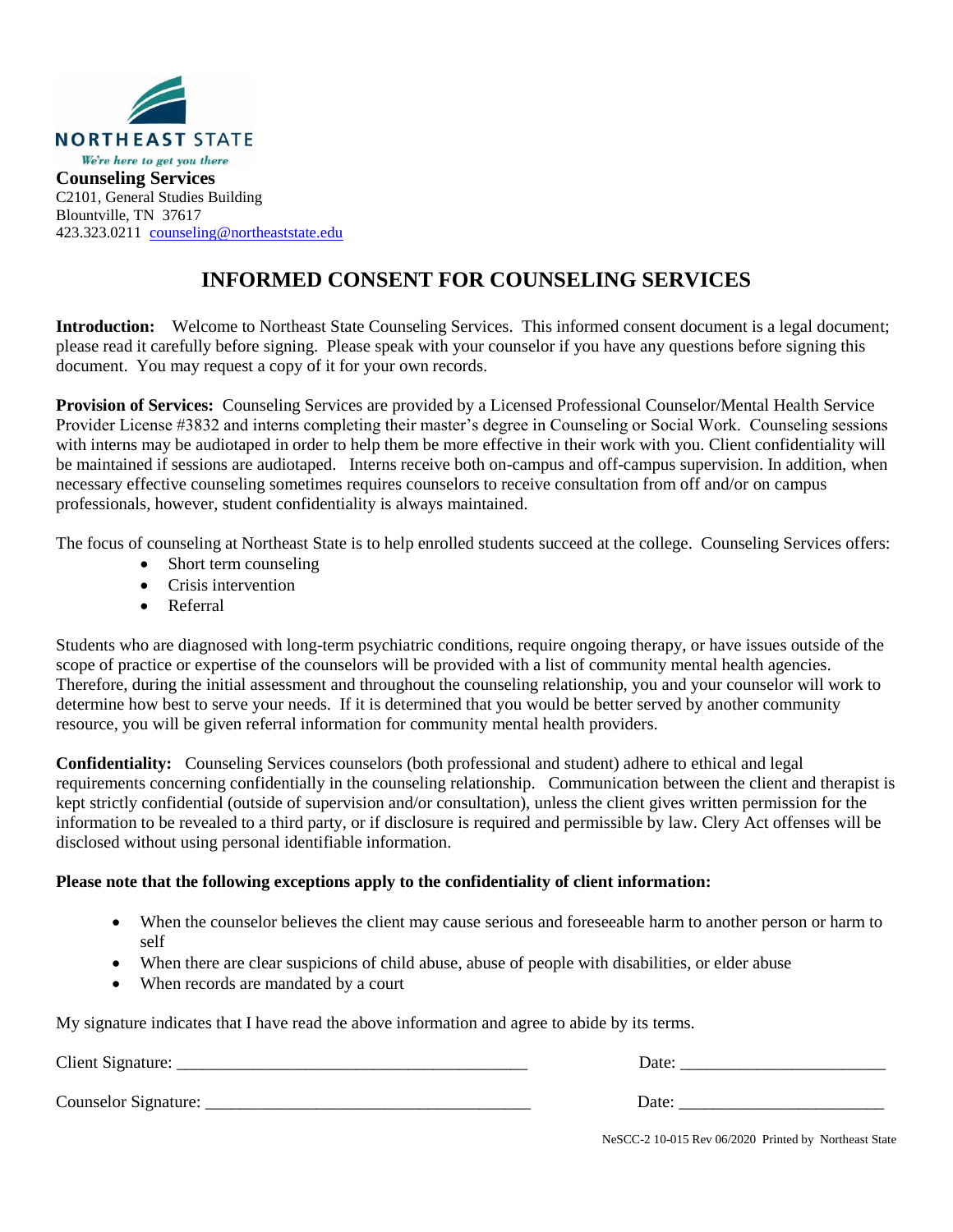### **Informed Consent Addendum - Telemental Health**

Telemental Health is available and an option when the college is closed to students or students are unable to attend in person due to health concerns or transportation issues.

I, \_\_\_\_\_\_\_\_\_\_\_\_\_\_\_\_\_\_\_\_\_\_\_\_\_\_\_\_\_\_\_\_\_\_\_\_\_, hereby consent to participate in telemental health

with, Denise Walker, License #3832, as part of my psychotherapy.

I understand telemental health is the practice of delivering clinical health care services via technology assisted media or other electronic means between a practitioner and a client who are located in two different locations. I understand the following with respect to telemental health:

1)I understand that I have the right to withdraw consent at any time without affecting my right to future care, services, or program benefits to which I would otherwise be entitled.

2) I understand that there are risks, benefits, and consequences associated with telemental health, including but not limited to, disruption of transmission by technology failures, interruption and/or breaches of confidentiality by unauthorized persons, and/or limited ability to respond to emergencies.

3) I understand that there will be no recording of any of the online sessions by either party. All information disclosed within sessions and written records pertaining to those sessions are confidential and may not be disclosed to anyone without written authorization, except where the disclosure is permitted and/or required by law.

4) I understand that the privacy laws that protect the confidentiality of my protected health information (PHI) also apply to telemental health unless an exception to confidentiality applies (i.e. mandatory reporting of child, elder, or vulnerable adult abuse; danger to self or others; I raise mental/emotional health as an issue in a legal proceeding).

5) I understand that if I am having suicidal or homicidal thoughts, actively experiencing psychotic symptoms or experiencing a mental health crisis that cannot be resolved remotely, it may be determined that telemental health services are not appropriate and a higher level of care is required.

6) I understand that during a telemental health session, we could encounter technical difficulties resulting in service interruptions. If this occurs, end and restart the session. If we are unable to discuss since we may reconnect within ten minutes, please call me at 423.323.0211.

7) I understand that my therapist may need to contact my emergency contact and/or appropriate authorities in case there is concern I am in a mental health emergency.

#### **Emergency Protocols**

I need to know your location in case of an emergency. You agree to inform me of the address where you are at the beginning of each session. I also need a contact person who I may contact on your behalf in a life- threatening emergency only. This person will only be contacted to go to your location or take you to the hospital in the event of an emergency. Or you understand the police could be called if my emergency contact is not available.